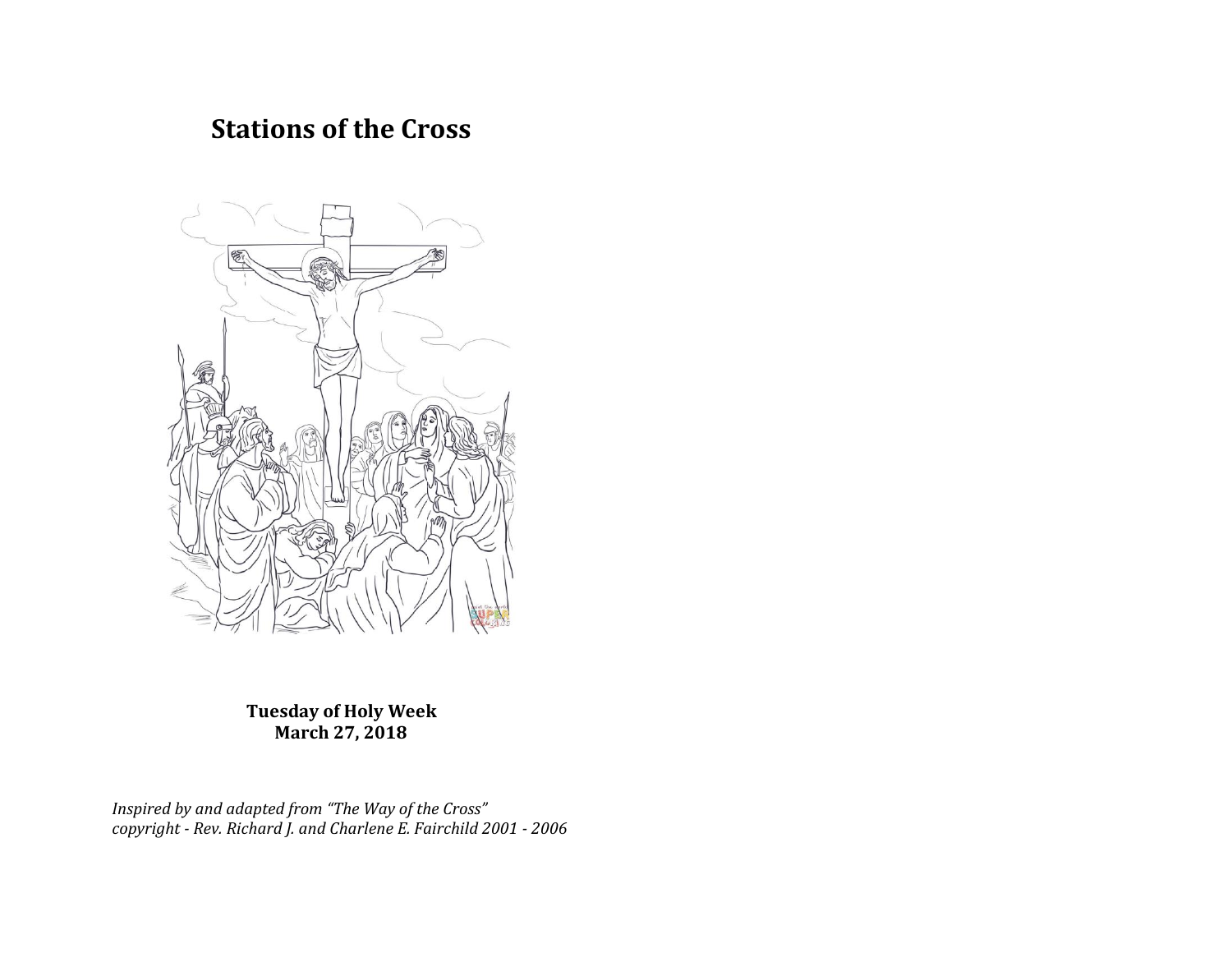# **Stations of the Cross**

**Reader 1:** On this day we gather to remember Jesus our Savior who loved us and gave himself for us. Let us draw near in full assurance of God's endless love and mercy. We give our thanks and praise to Jesus Christ who carries our sorrows, heals our wounds and redeems us from sin and death.

**Reader 2:** The service tonight is based on the Stations of The Cross - a devotion that was developed in the Middle Ages by the Franciscans as a way of allowing people who could not travel to the Holy Land to walk where Christ walked on the day of his passion. By the end of the 17th century many churches had stations, or stops, ranged at intervals along their walls, each with a cross, and under that cross a representation of an event in the passion narrative. Nine of the fourteen stations are taken directly from scripture and the other five come out of the earliest traditions of the church.

**Reader 1:** Let us pray: God, our Father, as we walk through the events of your Son's passion and death, may we draw closer to him. Move our hearts, fill us with devotion and love for Jesus, and fill us with compassion for all who suffer even now. In Jesus' name, **Amen.**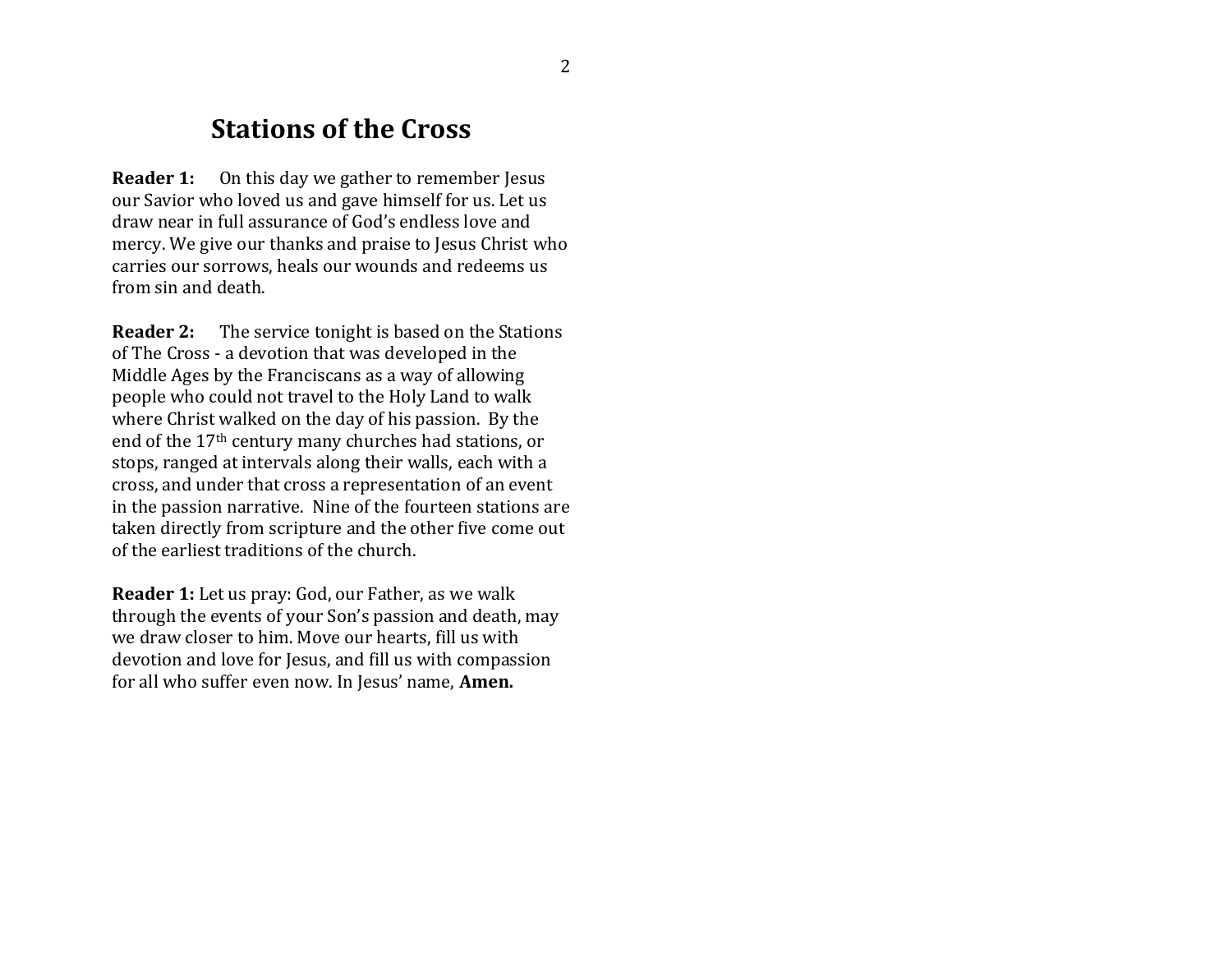#### **STATION ONE**: **Jesus is Condemned to Death**

**Reader 1:** It is Friday - early in the morning. Jesus is brought from Caiaphas the High Priest to Pontius Pilate, the Governor, on trumped-up charges of treason and is condemned to death.

**Reader 2:** The crowd cries, "Crucify him! Crucify him!" Pilate sits on the judge's bench asking the crowd of leaders and people, "Shall I crucify your King?" and they cry out, "We have no king but the Emperor!" It seems so callous and unjust. The world is so often unjust. We ourselves can be callous and unjust. I wonder now how often I have participated in allowing an innocent person to suffer. How often have I judged and dismissed persons as unworthy - as not due my care or compassion? How often have I taken part in carrying out the judgement of others - without question, without thought, without even a tear?

**Reader 1:** 0, Lord Jesus, when have I seen you hungry, or sick, or in prison, or without clothing, or alone, and not helped you? Help me to remember how you came to us, how you come to us now - and how we have so often responded to your coming with words of condemnation or with silence. Grant me, grant us all, the grace to reach out to you when you next come, to reach out with words and deeds of love and justice. **Amen.**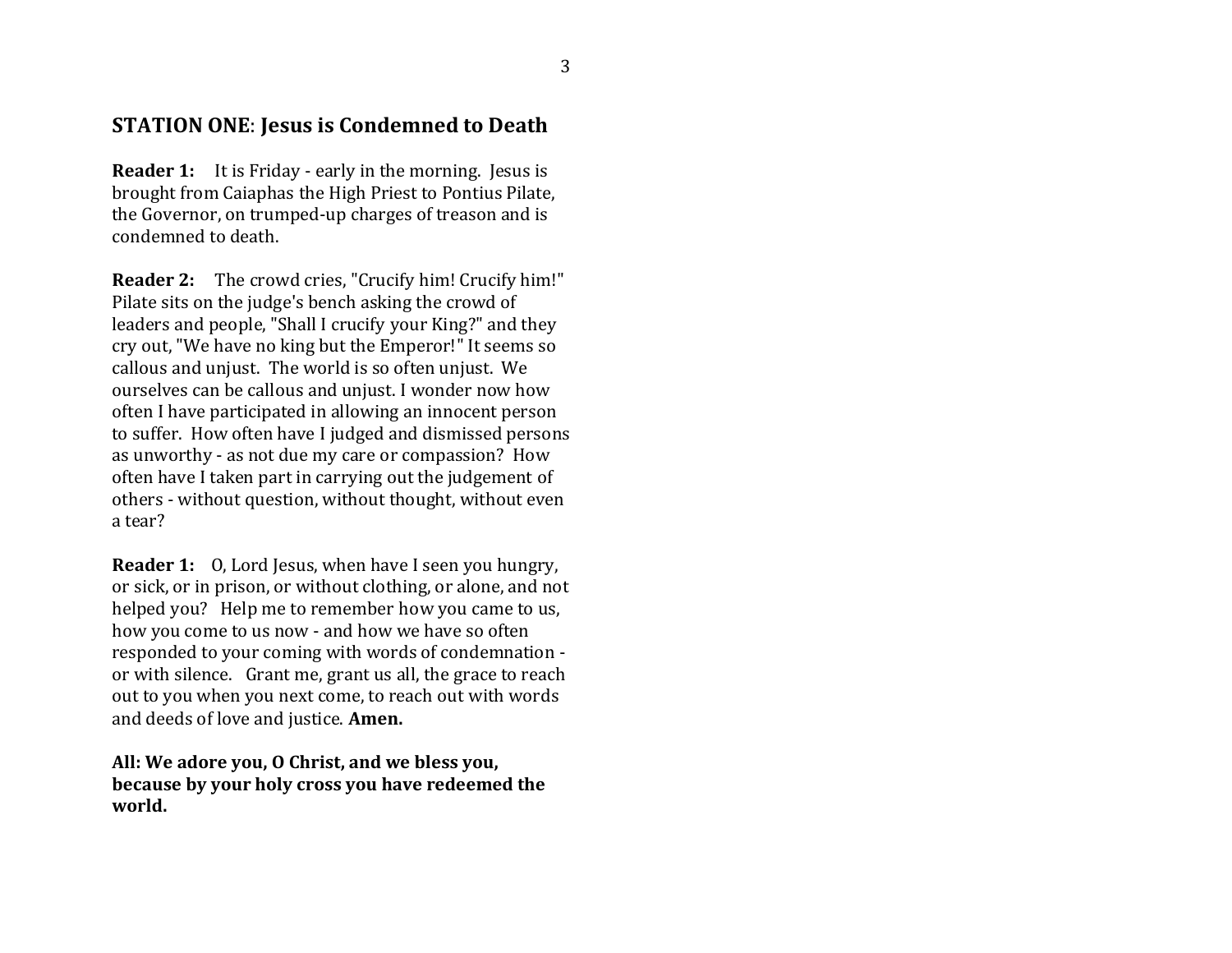#### **STATION TWO: Jesus Accepts His Cross**

**Reader 1:** A heavy cross is thrust into Jesus' arms. He is ordered to carry it to the site of His execution. Jesus accepts the cross. Carrying it by himself, he goes out to the Place of the Skull - Golgotha - to be crucified with two other men.

**Reader 2:** He went out carrying his cross.... like so many others before him and after him. Beaten, mocked, bent over, bleeding. A horrible sight that people fail to see even as they gather on the streets to gossip and to stare. It is so hard to see the suffering around us, lest we somehow end up feeling the pain, the burden, that the one who is afflicted must carry. Humanity is burdened with many crosses - war, hunger and famine, greed and poverty, sickness and death. Everywhere you look there are people who bear those crosses - people who are afflicted, people whom we look at but do not see, people struggling, alone, people who bear the image of Jesus. This Jesus - he walked that road of sorrow - like so many before him. Alone. Carrying the burden that he did not earn. Without a word. In silence.

**Reader 1:** Lord Jesus, you accepted the cross - even though it did not belong to you - even though you did not deserve it. You carried the burden that belongs to us. Teach us how to bear each other's burdens. **Amen.**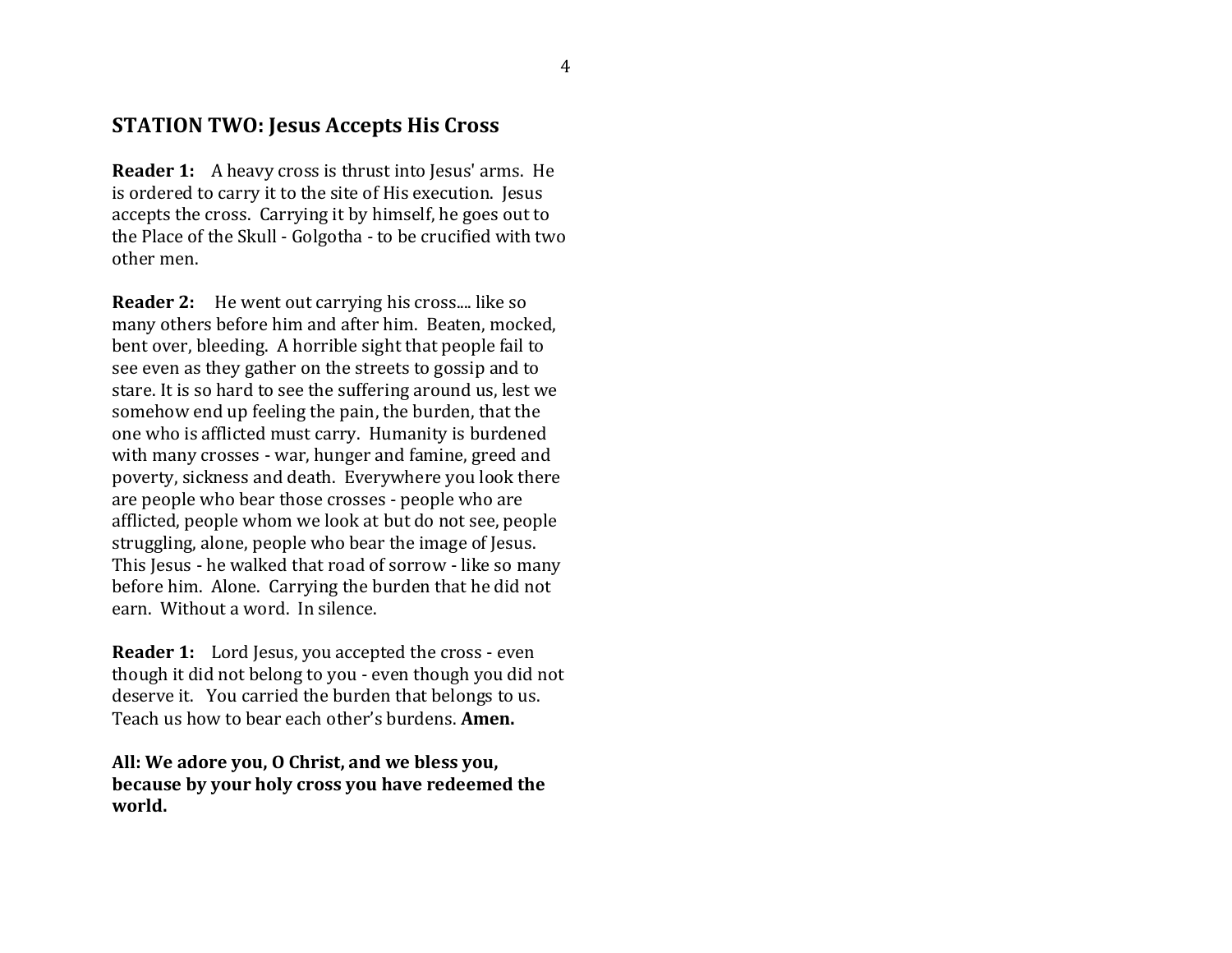#### **STATION THREE: Jesus Falls the First Time**

**Reader 1:** The cross is heavy and the road to Calvary, the road to Golgotha - the place of death - is long. Jesus, weary from lack of sleep, loneliness, fear, and the beatings he received, slumps to the ground. Soldiers quickly drag him to his feet again.

**Reader 2:** All around Jesus are the mockers and those who take delight in human misery and those who wanted rid of him. It is hot and sticky in the crowded little street. The air is filled with foreboding on this day of Preparation for Passover. These people should have their hearts on pondering the things of God. Instead they are intent, in the name of God, to do this evil. The world is filled with people who have fallen and struggle to rise and often there are no hands to help them. Often there are those who believe they deserve their plight, or simply ignore it, or those who just get on with doing their job without thinking of the people they are dealing with.

**Reader 1:** Lord Jesus, so much of our wickedness rises out of our self-absorption and fear. So much happens because we fail in compassion for those who suffer. Forgive us and help us to see you in each person who suffers or falls. Help us never to be so absorbed in what we are doing that we fail to see the suffering around us. **Amen.**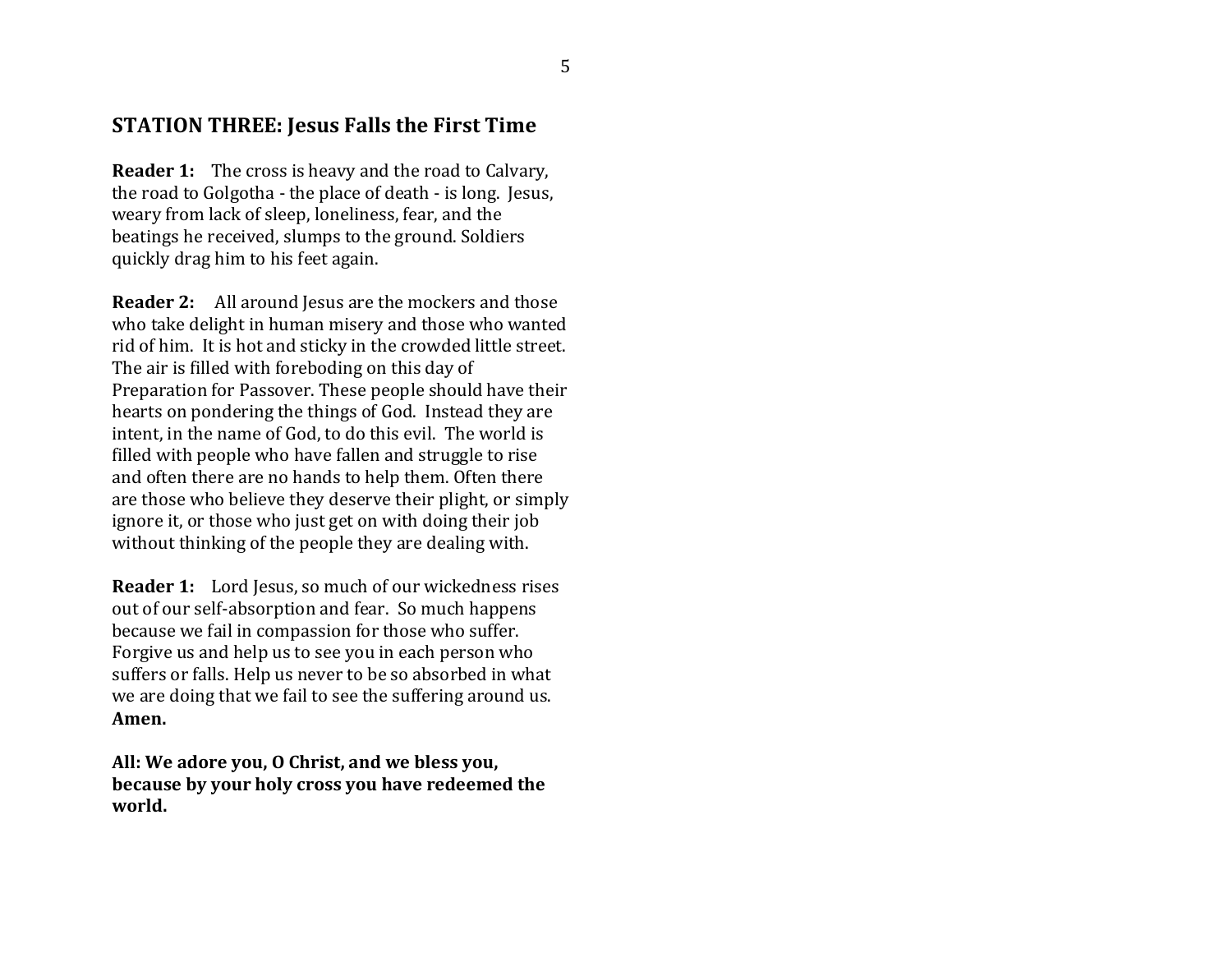#### **STATION FOUR: Jesus Meets His Mother**

**Reader 1**: In horror - stunned, numb - Mary watches Jesus sway and stagger down the street. Her son, who glances at her in his agony, is being dragged off to his death.

**Reader 2**: The look on her face. She stood there in anguish, tears pouring from her eyes. What mother would not feel the agony of Mary's helplessness and sense of loss? What father would not care? In a world filled with death and destruction from wars and earthquakes, from riots and terror, from drought and starvation, there are so many mothers, so many fathers, facing what Mary faced.

**Reader 1**: Lord Jesus, help us to remember Mary your mother as she stood alone in grief. Help us to remember all the other Marys of this world when they suffer. May we be a true source of grace and comfort to them, comforted as we are, by you. **Amen.**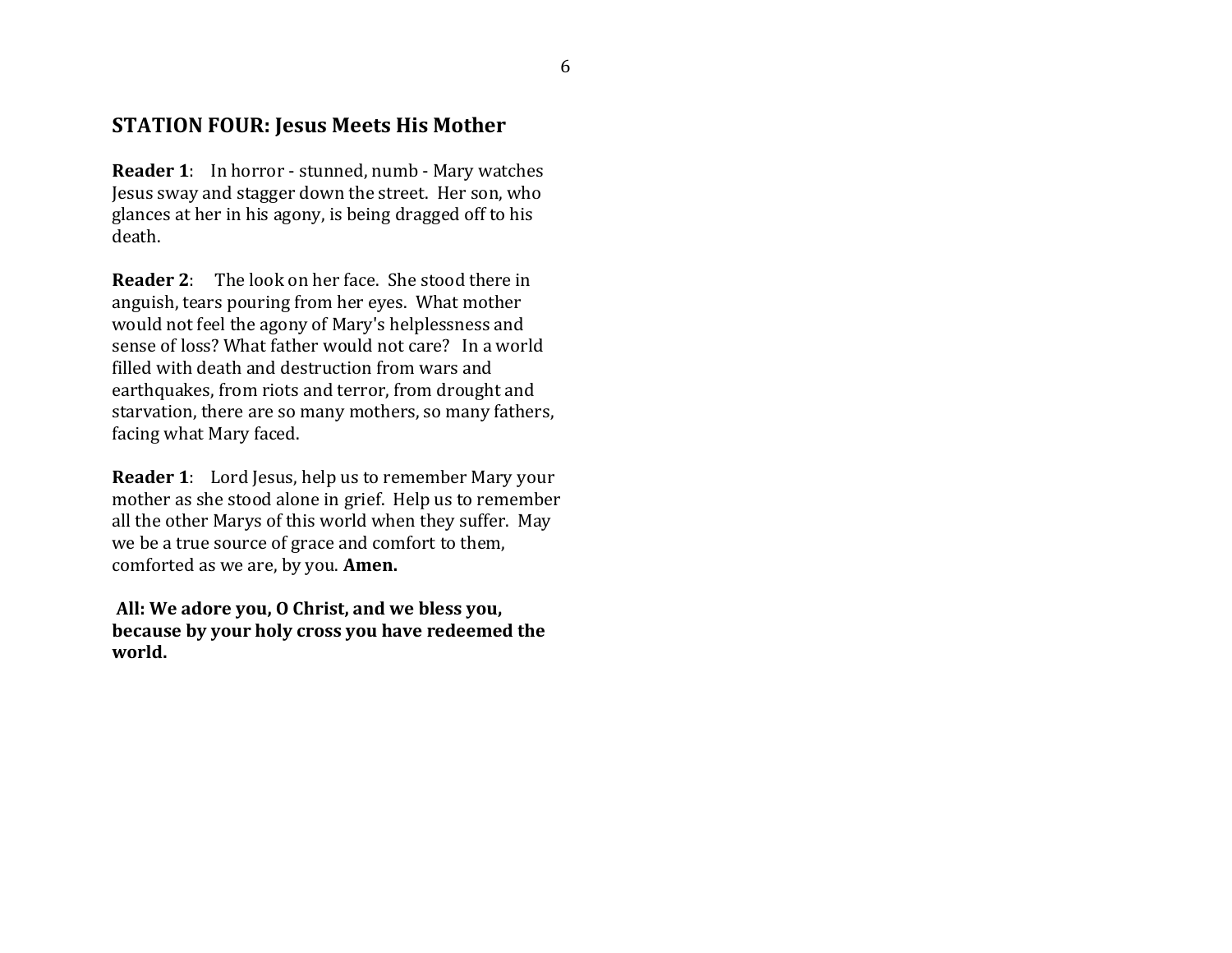## **STATION FIVE: Simon Cyrene Helps Jesus Carry the Cross**

**Reader 1**: Jesus is faltering under the load. The soldiers fear that he might die along the way. They seize Simon of Cyrene, put the cross on his shoulders as he stands behind Jesus and make him help shoulder the load.

**Reader 2**: A perfect stranger, coming into the city, just happened to be at the wrong place at the wrong time. Or was it the right place at the right time? Was he reluctant? Was he afraid? Or was he glad to help Jesus? Were there others standing there who would have liked to help Jesus, but were afraid to get involved? How often does that happen in this world? And yet, there was one person who did help, whether reluctantly or gladly, and this also happens so often in the world, often unobserved and uncelebrated.

**Reader 1**: Lord Jesus, we thank you for strangers in our midst, who often unwittingly, even unwillingly, do what needs to be done, help people who are struggling, share people's burdens with them. Open our eyes and hearts; enlarge our vision, that we may be ones who help you and others - to bear the unbearable load. **Amen.**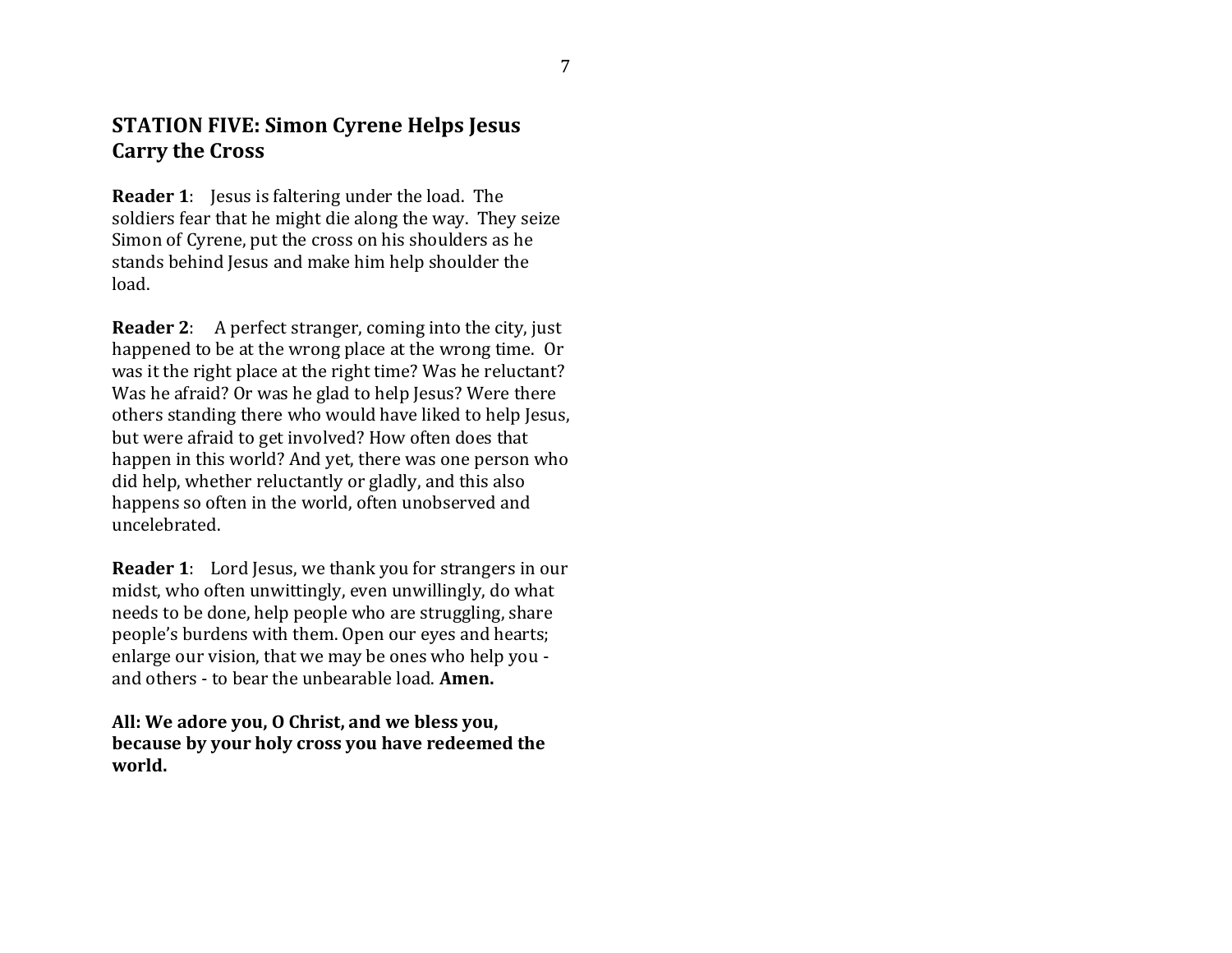### **STATION SIX: Veronica Wipes the Face of Jesus**

**Reader 1**: As Jesus passes by, a woman - Veronica we call her - reaches out of the press of the crowd and lovingly, gently wipes the blood and the sweat from Jesus' face.

**Reader 2:** A woman has done what no one else has done. She has reached out and helped the helpless mopping the blood and sweat from his face. We may imagine that even the crowd quiets for a moment. What she has done is so full of love and compassion and courage. There are many like Veronica, quietly reaching out to help the afflicted, unknown, unseen often, so many good people who care so much and lovingly do what they can to help, even a little bit.

**Reader 1**: Increase our courage, O Lord, and our compassion. Help us wipe away every tear from the eyes of those who are oppressed - even when it may cost us to do so. Help us not to worry if we cannot solve all their problems, but to do what we can do, gently, lovingly, tenderly. **Amen.**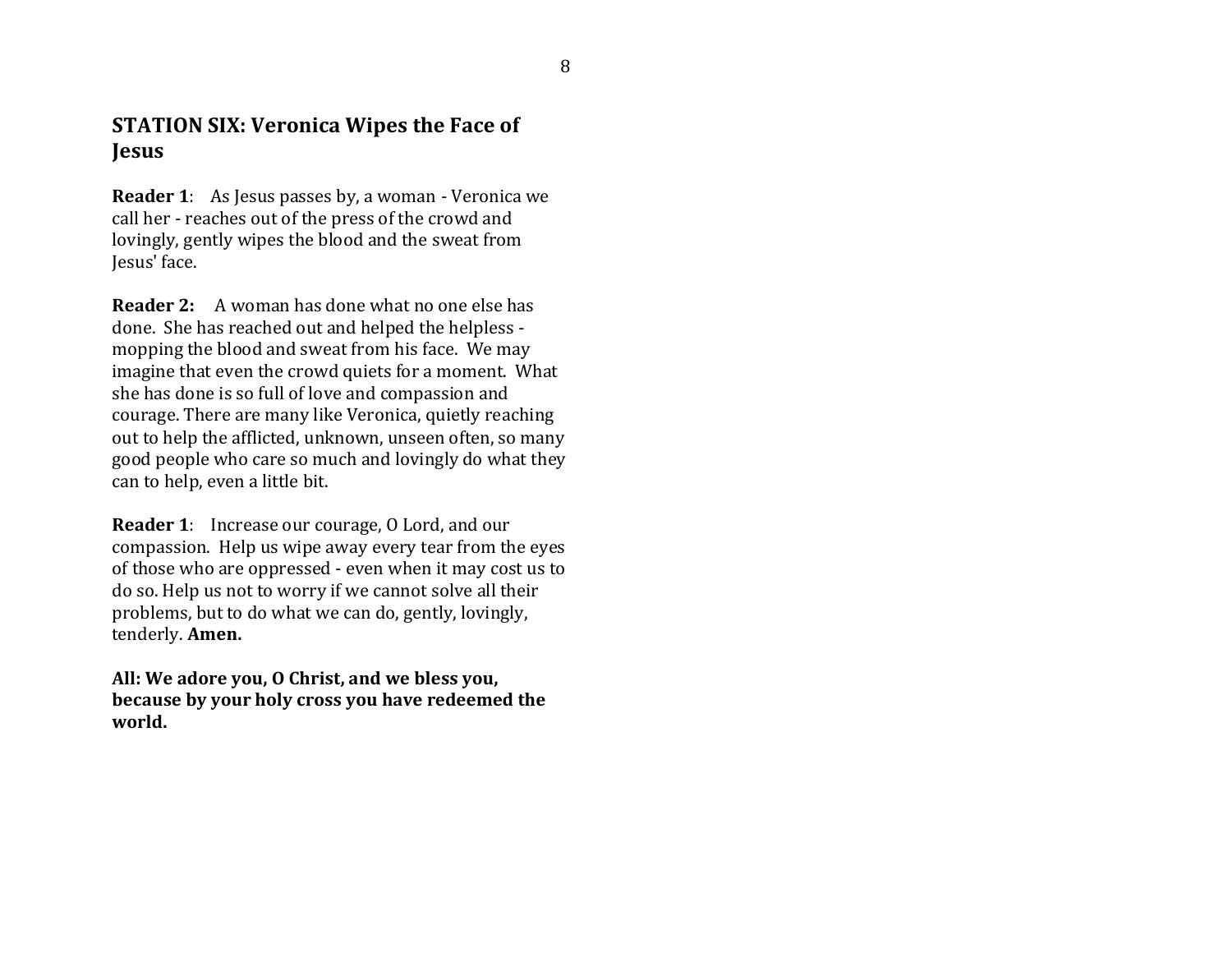#### **STATION SEVEN: Jesus Falls the Second Time**

**Reader 1**: Jesus falls again, despite the help of the Cyrene. He lies sprawled in the dirt, sweat beading on his face, mingling with the blood from the cuts on his forehead and the dust of these well-travelled streets. The soldiers, impatient and anxious to be over this job, roughly drag him to his feet again, cursing him.

**Reader 2**: The weight of the cross is so much and Jesus is so very weak by this time. He is bearing a heavy burden - like so many others in our world - and he has been forced once again to his knees - like so many have before him and so many will after him. How do the spectators feel as they watch this? Did they recognize their own pain? Do they try to hide that pain by laughing at it, as we have all done at times? Do they reject that pain by jeering at him? Do they really know what is happening - how this Jesus is enduring what he should not have to endure? How he is a victim of the evil that is in us all?

**Reader 1**: Lord, we have offended greatly. We have shrugged off the burdens of others so carelessly. We have neglected mercy and loving kindness. Too often we think only of ourselves. Forgive us. **Amen.**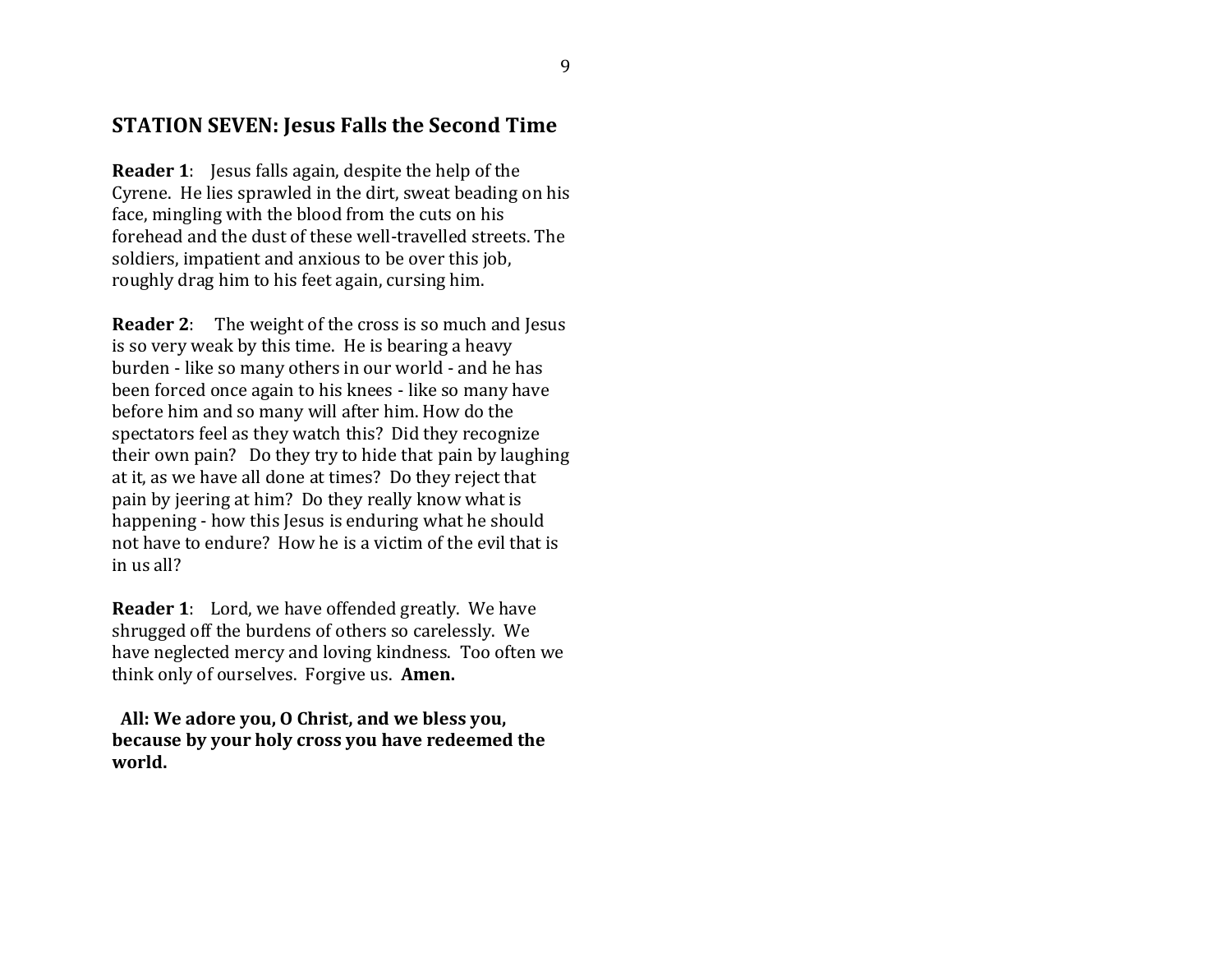### **STATION EIGHT: Jesus Speaks to the Weeping Women**

**Reader 1:** A large crowd of women have followed Jesus' path to Golgotha. They are weeping and wailing in traditional mourning for this man, their friend. They are overcome by their grief and by their helplessness. Jesus says to them, "Don't weep for me but for yourselves and your children."

**Reader 2:** They cry, these women who follow Jesus, as so many are crying inside. The tears are a start, to really feel compassion for the suffering, and that will inevitably lead to action, compassionate action, prophetic action. Jesus speaks to them, barely heard over their wailing. "If you must weep," he says, "weep for yourselves and your children." Is this a word of judgement - or compassion? Jesus in his suffering, feeling compassion for those who are still mired in this world, still ensnared in the evil systems that condemn the innocent to suffering and death.

**Reader 1**: Help us Lord to shed the tears, to feel the compassion, and to remember that it is not just you that we must weep for, but ourselves, our children, our society. And show us what we may do to save our world our children - from suffering as you have suffered. **Amen.**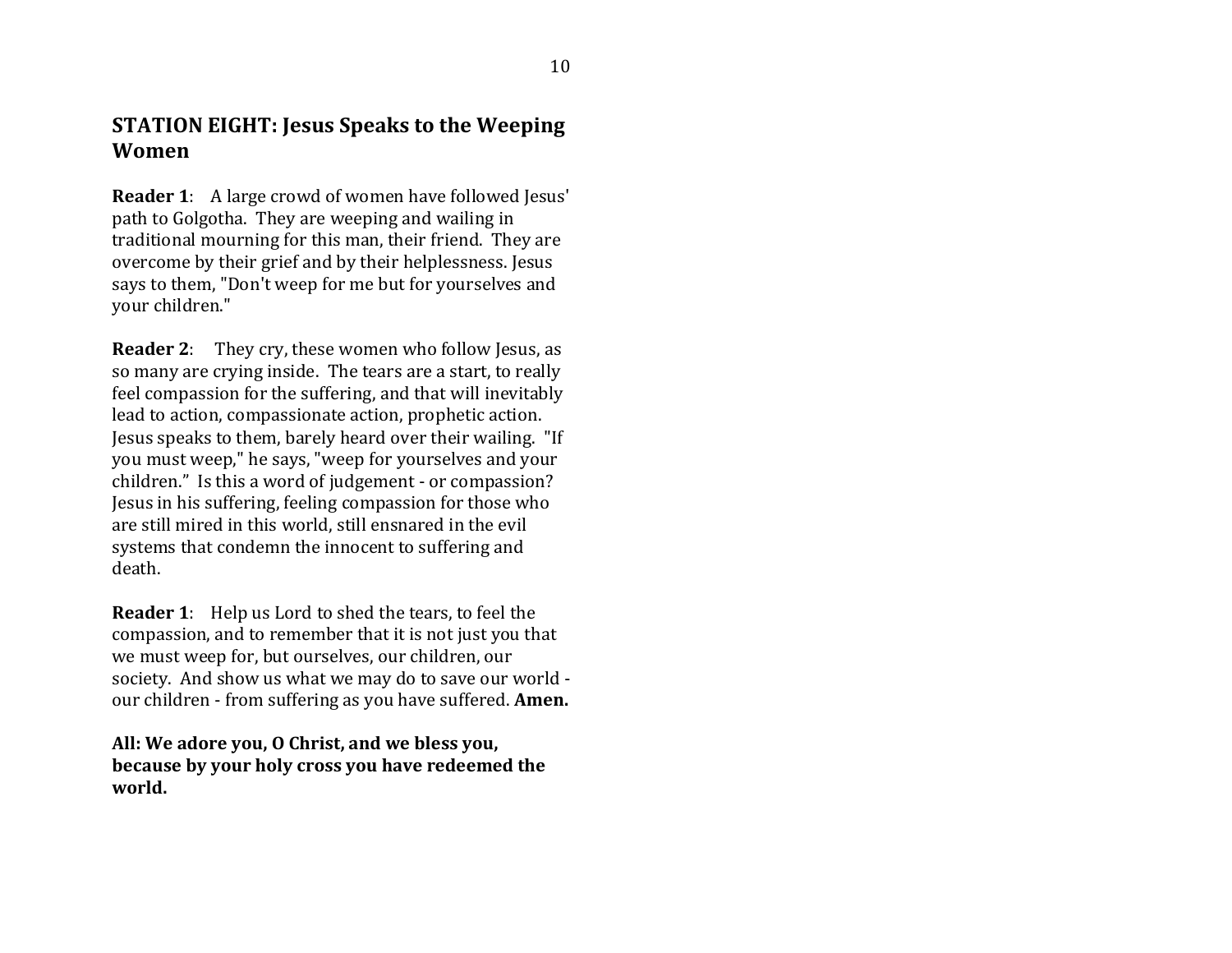#### **STATION NINE: Jesus Falls the Third Time**

**Reader 1**: No sleep, nothing to eat or drink since supper the eve before, the interrogations, the scourging, the mockery - they have all taken their toll. Jesus falls again to the dust and grime of the crowded streets of Jerusalem amidst the noise of weeping and heckling.

**Reader 2:** This is almost too much. How much more will he have to endure? How much more will we have to endure? Jesus has become a pathetic spectacle - just as these crucifixions are meant to be. The laughter as he struggles once more to his feet is awful. How can people laugh? Or just walk away? Don't they feel any pity? And yet, there is so much suffering in the world. It is overwhelming, so hard to be aware of it, so hard to really feel compassion for all. It becomes too much for us and we turn away, occupy ourselves with other things, try not to think about it.

**Reader 1:** Lord Jesus, you have put up with so much for us. How great your despair must have been that day. Teach us Lord, from your example, to not add to the pain of this world. Help us to keep open hearts, so that we do not turn away from our neighbours who are in pain. Give us a greater capacity to feel, enough love to bear the pain: your love. **Amen.**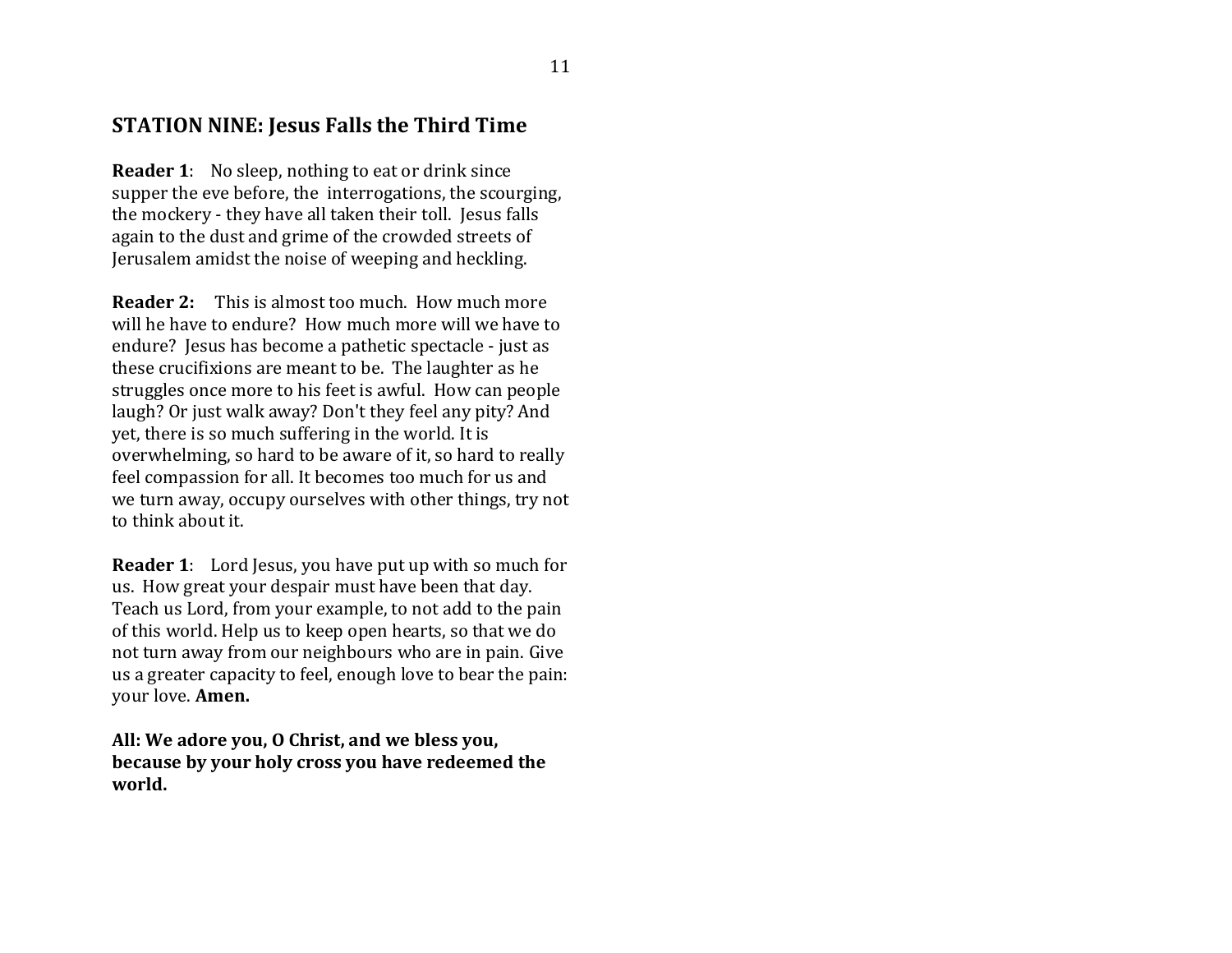#### **STATION TEN: Jesus is Stripped of His Garments**

**Reader 1:** Finally, they arrive at the place where Jesus will be crucified. People dump their garbage very near the place known as Golgotha. Hurriedly, roughly, his clothes are stripped from his back leaving him naked in front of the crowd - naked, exhausted and humiliated.

**Reader 2:** The soldiers stripped him. It's their job. To expose him. To humiliate him. They did their job, some with more glee than others, wondering who would get his robe, a robe that despite the blood and the grime and tears, might fetch a good price. Jesus just stands there swaying. With nothing. Is this his poverty? or is it ours that we see? They took his clothes, took his dignity, much like this world strips naked hundreds and thousands of its people every day with its greed and its uncaring. Yet, in some strange way, he retains a dignity that most of us do not have. In some strange way, he has so much more than we have.

**Reader 1**: Dear Lord, we reach out and grasp greedily for so much, searching for what will satisfy us, only it so often doesn't. We don't know how to let go of things that don't matter and turn to you. Often, we don't even know what does matter. Even when we get that right, we go astray. Forgive us. Heal us. Show us the way. **Amen.**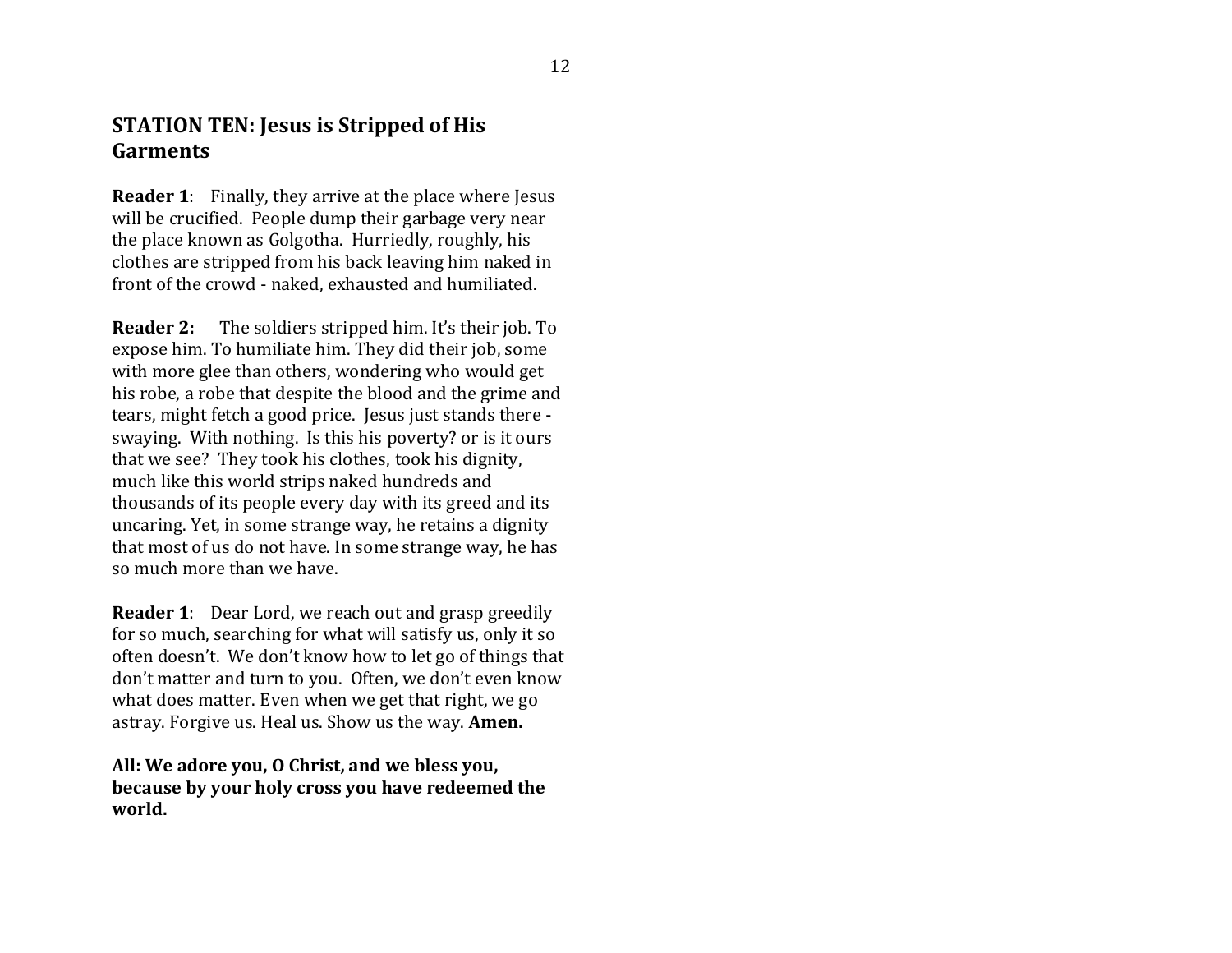#### **STATION ELEVEN: Jesus is Nailed to the Cross**

**Reader 1**: Roughly, contemptuously, the soldiers thrust Jesus down onto his cross. Holding him down - some sit on him - they pound the nails through his hands and feet. After he is lifted up, the soldiers throw dice for his clothing to fulfil the scripture, "They divided my clothes among themselves, and for my clothing they cast lots." Yet even there he feels compassion, says, "Father, forgive them, they don't know what they're doing."

**Reader 2**: The ring of the hammer on the nails, Jesus' torture, captures our imaginations. We care so deeply for Jesus, slowly giving up his life for us, forgiving us with his last breaths. And yet, these things still happen every day. From utter brutality to the unkind word that flays the soul - they still happen. The ease with which the soldiers threw the dice beneath his feet as if nothing were happening, is repeated today. Decisions are made, and we speak of "collateral damage." It is so painful to see the human faces who bear the consequences of those decisions, so much easier to close our eyes.

**Reader 1:** O God, our God, we have forsaken you, fled from the crosses you ask us to bear, turned to endless distractions to numb our pain. We have not taken the care to see what we are doing with our decisions. Help us to turn to you, to open our eyes, to embrace the cross you have offered us. Help us to regain our humanity. **Amen.**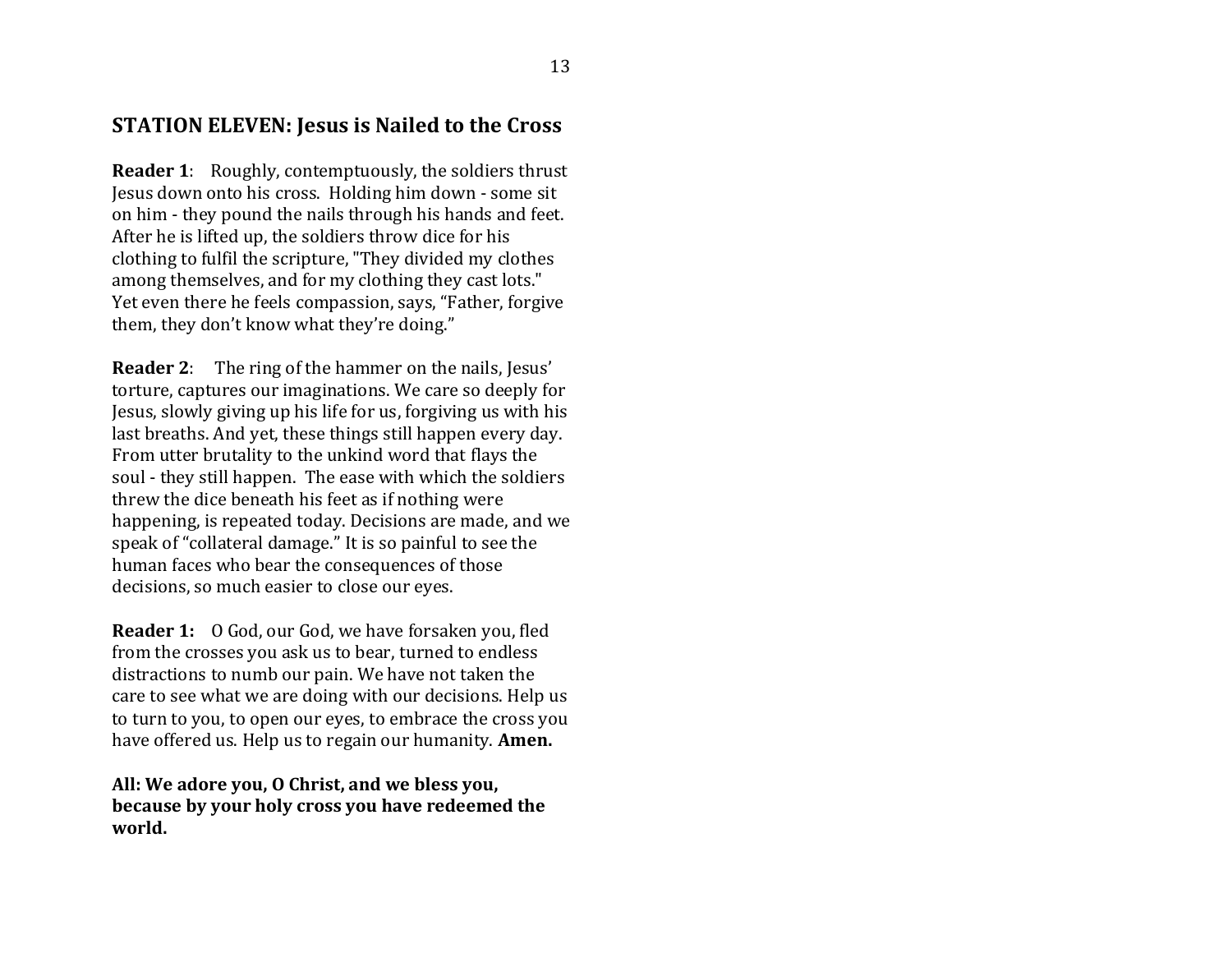#### **STATION TWELVE: Jesus Dies on the Cross**

**Reader 1**: The nightmare of pain and suffering, the agony of betrayal and loneliness, come to an end. After three mercifully brief hours on the cross, suspended between earth and sky, Jesus dies. Choking on the hyssop dipped in wine he gasps out the words, "It is finished." He bows his head and gives up his spirit.

**Reader 2**: It was unnaturally dark during the time he spent dying. But there was more than enough light to see what happened. People could see the sign that was nailed above his head. They could hear the passers-by mocking him, and hear the words he spoke to his mother and his friend, and what he said to the thief on the cross next to him. It was not too dark to see his agony and his death, or the spear thrust into him to make sure that he was dead. And seeing him die, even the centurion spoke the words that came to his lips as unbidden as the tears, "Truly this man was God's Son!"

**Reader 1:** "My God, my God, why have you forsaken me? Why are you so far from helping me, from the words of my groaning? Yet you are holy, enthroned on the praises of Israel. I am poured out like water, and all my bones are out of joint; my heart is like wax; it is melted within my breast. My mouth is dried up like a potsherd, and my tongue sticks to my jaws; you lay me in the dust of death." (Psalm 22:1, 3, -15) **Amen.**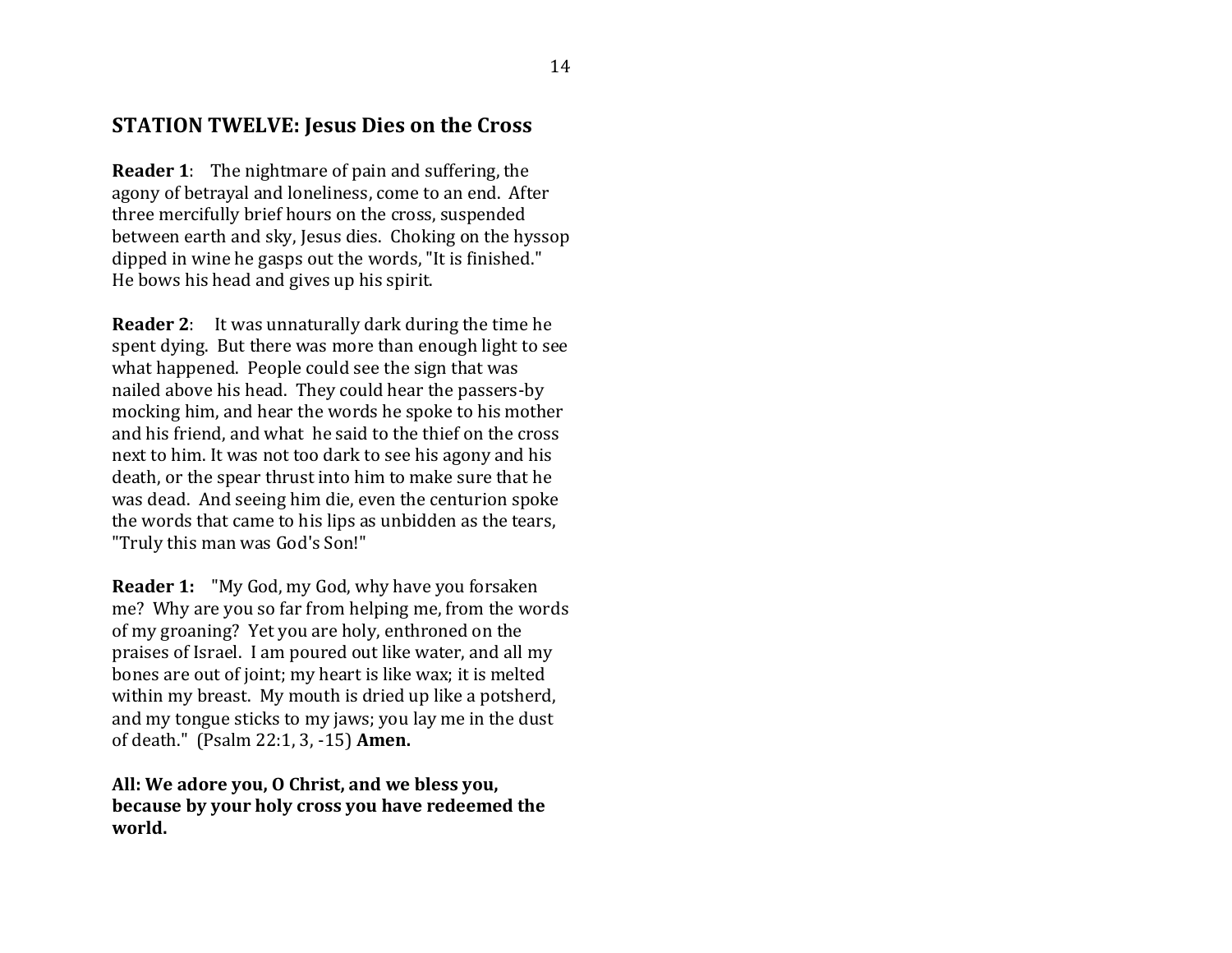#### **STATION THIRTEEN: Jesus is Taken Down From the Cross**

**Reader 1**: He is dead. His body hangs limply, heavily. The darkness which had filled the sky since noon begins to fade. A wild rumour that the curtain of the temple had been torn in two from top to bottom was circulating. The soldiers yank out the nails to get him down. Everyone, including the women who had followed him and were looking on from a distance, stands back awkwardly, and watches the scene before them. Bleeding, broken, limp and heavy in his death - they place him in the arms of his mother.

**Reader 2:** How did she feel? Mary, the mother of Jesus, how did she feel? With infinite tenderness, she gently held him and wiped his bloodied brow as her tears fell on his lifeless body. How did she feel? She shoos away the hands that would have parted her from her son. "Just one more moment," she whispers. How did she feel? "A sword shall pierce your own soul, also." Simeon's prophecy is fulfilled in this moment.

**Reader 1**: "I cry to you, O Lord;" I say, "You are my refuge, my portion in the land of the living. Give heed to my cry, for I am brought very low." (Psalm 142:5-6) When a sword pierces our souls, O God, be there to hear our cries. Be our refuge and our strength. **Amen.**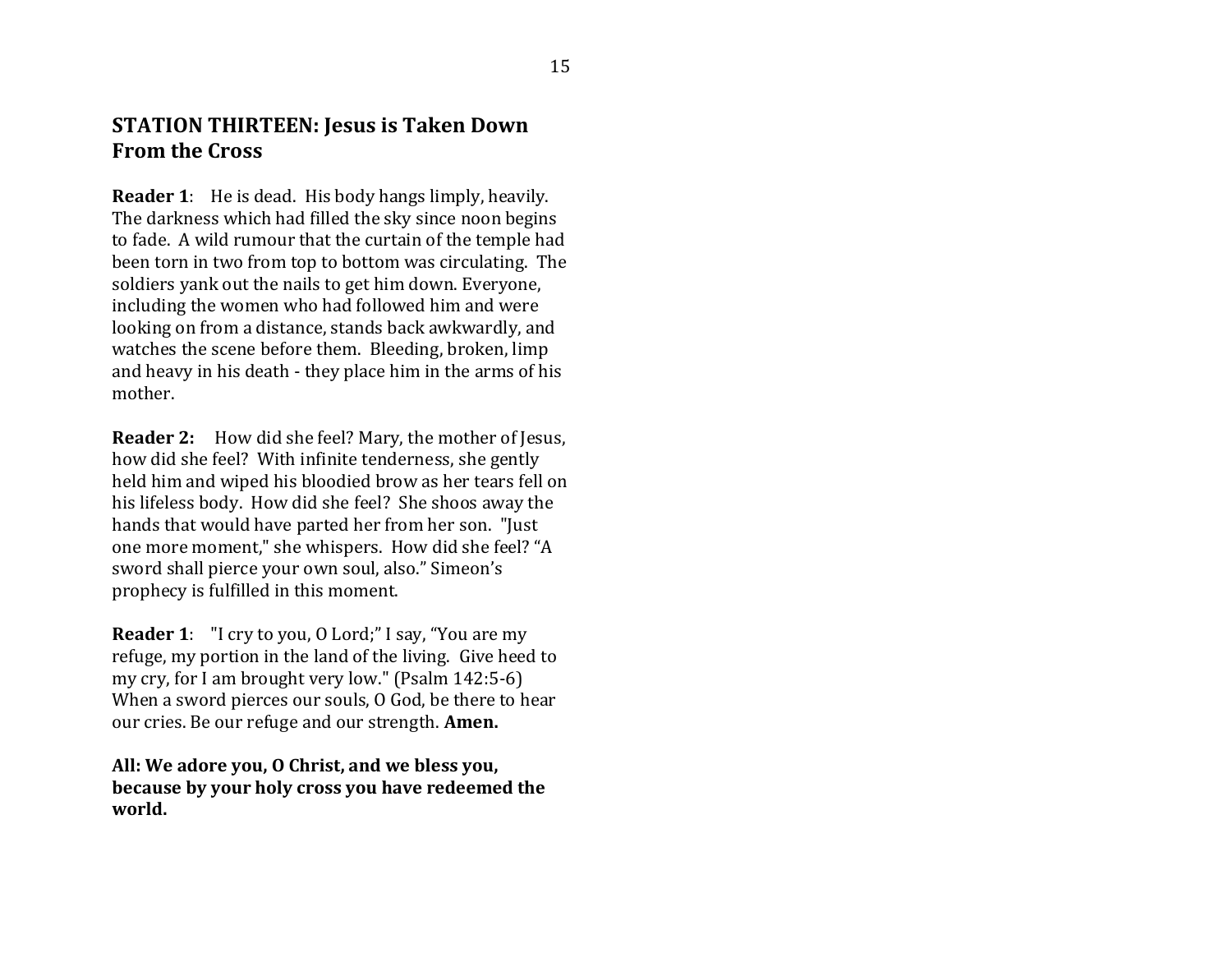#### **STATION FOURTEEN: The Burial of Jesus**

**Reader 1**: Relatives and friends carry his body to the tomb of Joseph of Arimathea, a rich man who was also a disciple of Jesus. They lay his body, wrapped in a clean linen cloth, in the new tomb which has been carved out of the hill, and then they roll a boulder across the entrance and silently withdraw.

**Reader 2**: The place where they laid the body to rest was in a garden. The garden seems strangely silent and still after the hubbub, weeping, shouting, catcalls and noises of the crowd on Golgotha. The women creep in to see where he is laid. Perhaps some of the other disciples sneak back quietly, to see, to weep at his grave. It seems the end of so many hopes, so many dreams. So hard, at that point, to see the meaning of it all.

**Reader 1**: Loving God, it says in your word that you did not withhold nor spare even your own Son, but gave him up for all of us. Teach us what this means. Give us new hope - we ask it in his name. **Amen.**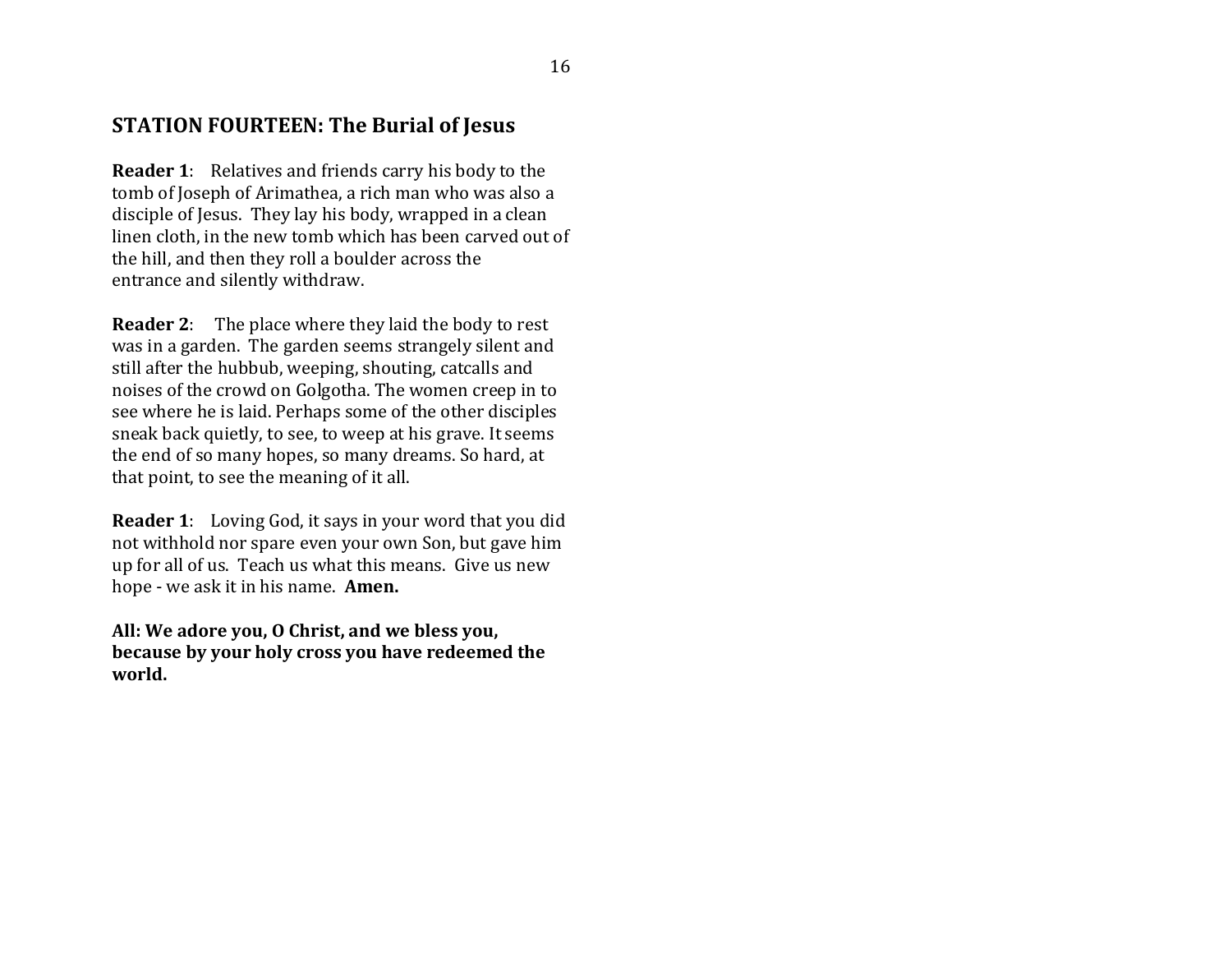**Reader 1:** Let us pray:

**May we who have turned our eyes on Jesus this night, keep our sight fixed on him throughout our lives. May we learn to recognise his presence in the poor and the naked, the hungry and the thirsty, the sick and the suffering. May we learn to see Christ in the face of each person we meet. And may each person we meet see the face of Christ in us. Amen.**

**Reader 1:** Father, send down your abundant blessing upon your people who have devoutly recalled the death of your Son. Grant them pardon and bring them comfort. May their faith grow stronger and their eternal salvation be assured. We ask this through Jesus Christ our Lord. **Amen.**

Go in peace, to love and serve the Lord and one another. **Thanks be to God.**